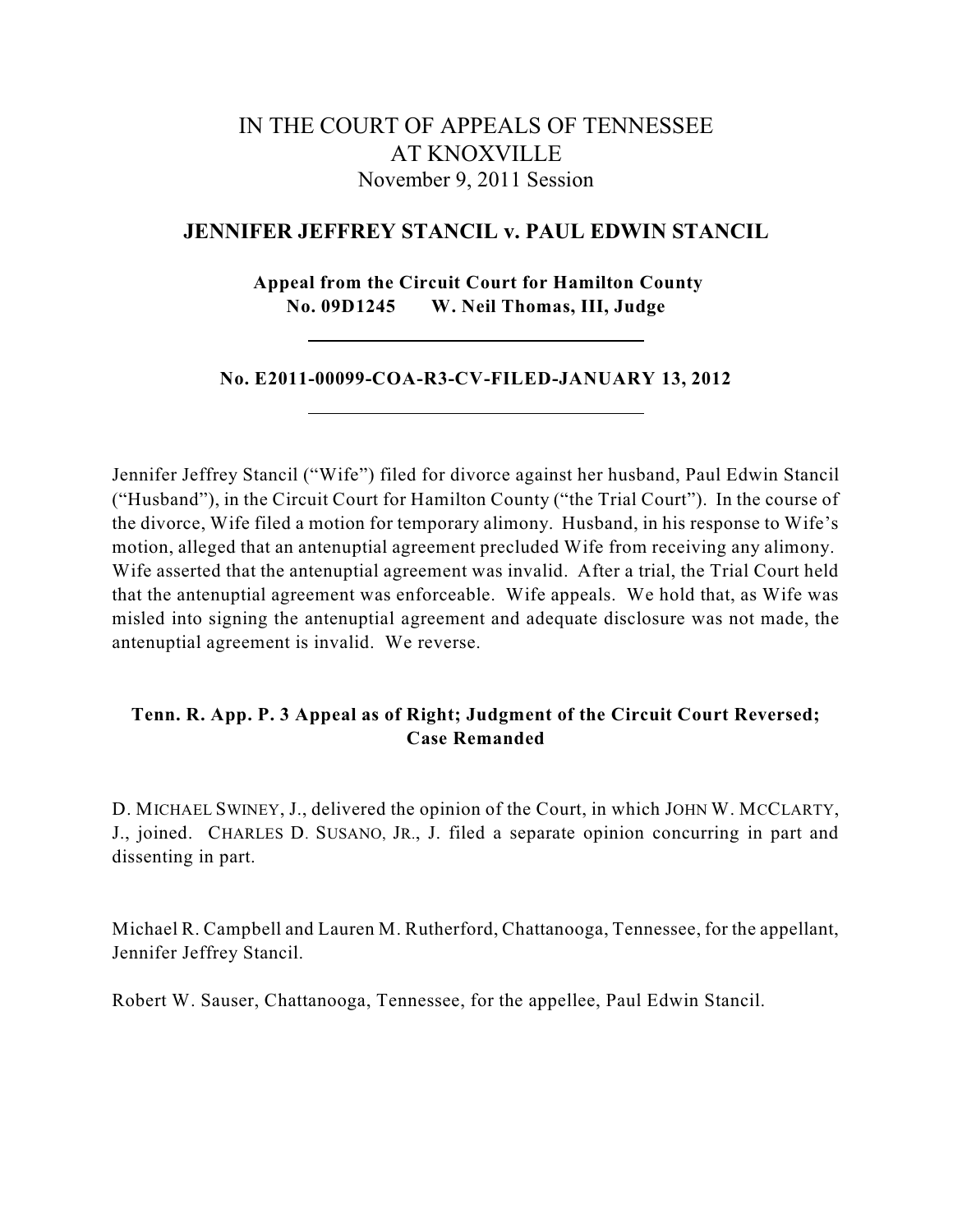#### **OPINION**

#### **Background**

Wife filed for divorce against Husband in June 2009. Husband filed an answer and counterclaim in response. Wife also filed a motion for temporary alimony. Husband responded, arguing that Wife had waived any claim to alimony in an antenuptial agreement. In September 2009, the Trial Court granted Husband's motion to bifurcate the issue of the antenuptial agreement. Trial on the validity of the antenuptial agreement was held in June 2010.

Four witnesses testified. First to testify was Wife. Wife testified that she attended high school only through the tenth grade and did not graduate from high school. Wife had neither a high school diploma nor a GED. Wife received no formal education beyond the tenth grade. Wife met Husband in January 2001. Wife subsequently moved in with Husband. Wife stated that she essentially possessed only her clothes and some furniture at that time. Husband worked at an insurance company. Wife affirmed that Husband "called the shots" in the seven month period leading up to the signing of the antenuptial agreement.

Wife testified that Husband asked her to marry him in August 2001. On New Year's Eve, 2001, Husband told her that they needed to execute a contract so that Wife would not "be on his property." According to Wife, Husband told her that this was due to Wife's poor credit history and the prospect that her poor credit history could hinder his ability to obtain a loan. Wife testified that Husband told her that the document was "like a prenup" but in reality its only purpose was related to the loan. According to Wife, Husband said that he would not list one of his properties, St. Elmo, in the agreement, and, that this would have the effect of invalidating the agreement.

Wife insisted that her personal counselor, Doctor Charles M. Nies("Dr. Nies"), hear what Husband was proposing. A meeting took place involving Wife, Husband, and Dr. Nies. Wife testified that she wanted Dr. Nies to be a witness to what Husband was telling her. Wife stated:

We explained about that we were getting a contract signed. And Paul had told him [Dr. Nies] everything that he told me about that it's not going to hold water and that he was going to leave off one of his properties so that it wouldn't be - - it wouldn't be considered a pre - - it wouldn't be a legal thing because he would hold off one of his properties.

The next day, Husband and Wife went to see attorney Brent James ("James")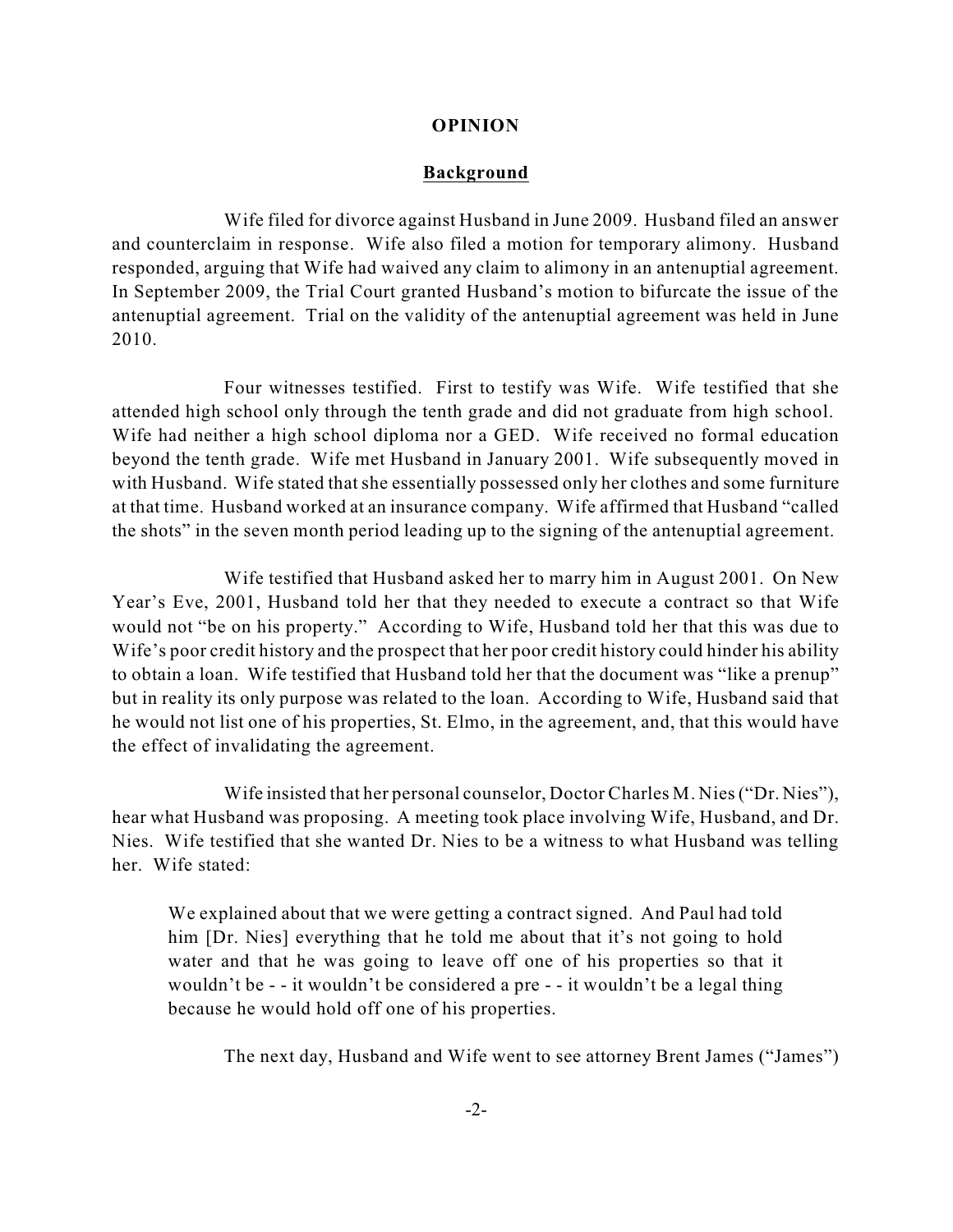to sign the agreement. Wife testified that Husband told her not to tell James what they were doing or else James would not go along with it. Wife stated that she was alarmed by this statement. When Wife looked at the agreement, she scanned the document for Husband's property located at St. Elmo. Wife wanted to confirm that St. Elmo was not listed in the agreement as Husband had told her he would do. However, "St. Elmo", as it happens, apparently represented an area of Chattanooga and not a street address as Wife believed. Wife stated on cross-examination regarding how she knew St. Elmo was not listed in the agreement: "After all these years and now with the legal counsel and trying to figure it out, I'm assuming that the 22 Twelfth Avenue or whatever is in St. Elmo. I thought St. Elmo was an address, a street; and that's what I looked for." Wife testified that she would not have signed the agreement had she known that Husband intended for it to be enforceable. The antenuptial agreement was signed by Wife and Husband on January 4, 2002.

Husband testified next. Husband stated that he had an ownership interest in an insurance company. Husband denied ever telling either Wife or Dr. Nies that he intended to leave something out of the antenuptial agreement so that it would be invalid. Husband stated that his purpose in securing the antenuptial agreement was to protect the interests of his children from an earlier relationship and to protect his business. Husband testified that Wife asked him to tear up the antenuptial agreement many times.

Dr. Nies testified next. Dr. Nies stated that he had a PhD in psychology and was a practicing clinical psychologist with forty years of experience. His meeting with Wife and Husband lasted between 45 and 60 minutes. Dr. Nies stated that Husband said the reason for the agreement was to protect his credit score and make it easier to secure a loan. Dr. Nies testified that Husband said he had intentionally left out property in order to make the agreement invalid. Dr. Nies's notes from the meeting were entered into the record. Dr. Nies's notes included, among other things, a reference to a "credit score." Dr. Nies acknowledged that his notes did not contain any reference to Husband stating that he would leave property out of the antenuptial agreement to render it invalid.

James testified. James, the attorney who prepared the agreement, stated that Wife and Husband had visited him together about the antenuptial agreement two to three times. James's notes from the time contain a reference to St. Elmo. James testified that Wife had opportunities to ask him questions about the agreement. James acknowledged that he had received a letter from Husband's then counsel warning him that, should the antenuptial agreement be deemed invalid, Husband would seek from James any money owed by Husband to Wife. On rebuttal, Wife testified that she had no contact with James before January 4, 2002, the date the antenuptial agreement was signed.

In July 2010, the Trial Court entered its order stating, *inter alia*, that adequate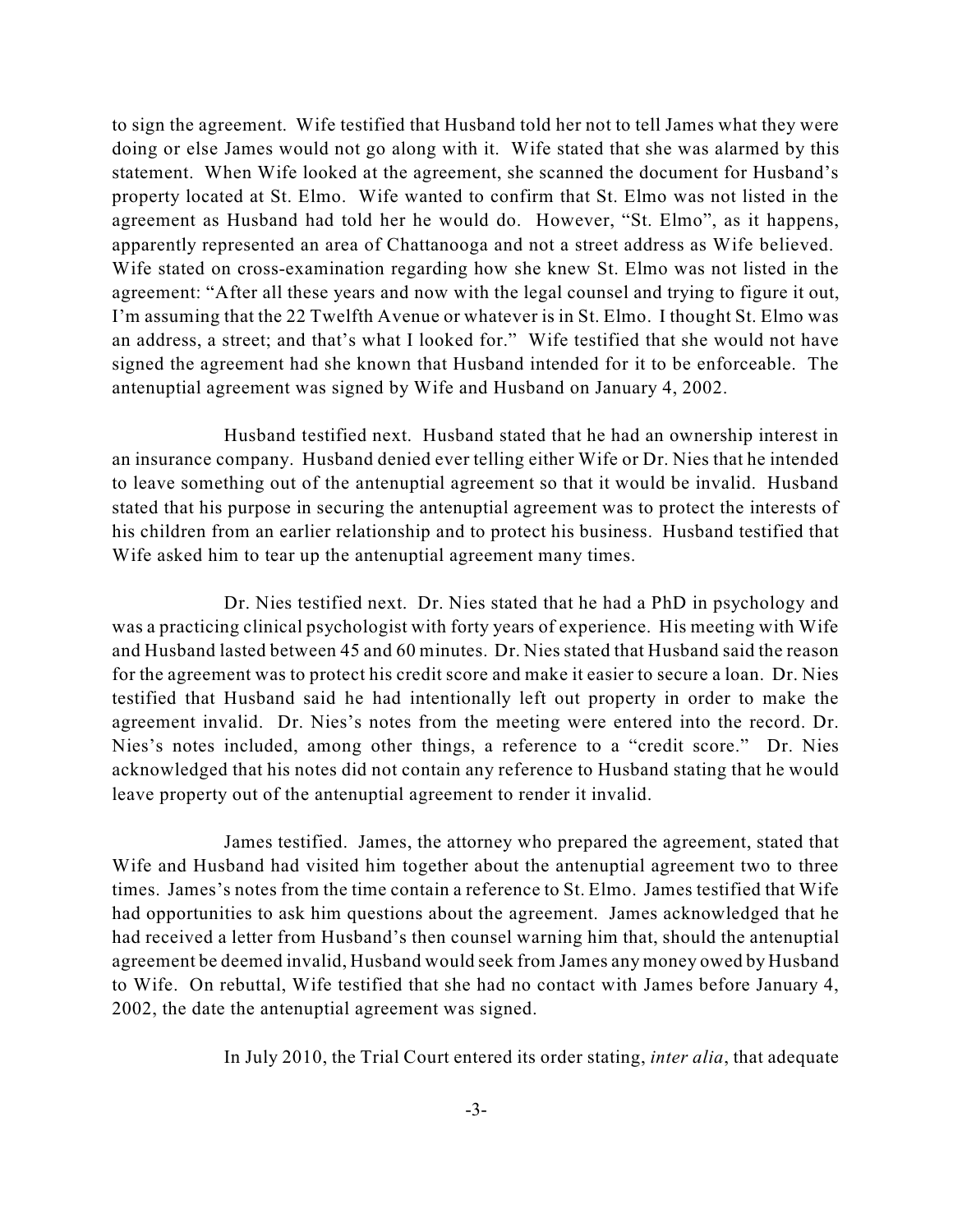disclosure was made and that the antenuptial agreement was valid. The Trial Court stated in its order that the St. Elmo property was disclosed, and, that even if full disclosure was not forthcoming, Wife primarily was interested in marrying Husband. In December 2010, the Trial Court entered an order stating that its July 2010 order, along with other orders denying the parties' respective motions to alter or amend, was a final, appealable judgment pursuant to Rule 54.02 of the Tennessee Rules of Civil Procedure. Wife appeals.

#### **Discussion**

Though not stated exactly as such, Wife raises one issue on appeal: whether the Trial Court erred in holding that the antenuptial agreement between Wife and Husband was valid and enforceable.

Our review is *de novo* upon the record, accompanied by a presumption of correctness of the findings of fact of the trial court, unless the preponderance of the evidence is otherwise. Tenn. R. App. P. 13(d); *Bogan v. Bogan*, 60 S.W.3d 721, 727 (Tenn. 2001). A trial court's conclusions of law are subject to a *de novo* review with no presumption of correctness. *S. Constructors, Inc. v. Loudon County Bd. of Educ.*, 58 S.W.3d 706, 710 (Tenn. 2001).

As pertinent to this appeal, Tenn. Code Ann. § 36-3-501 provides:

**36-3-501. Enforcement of antenuptial agreements. –** Notwithstanding any other provision of law to the contrary, except as provided in § 36-3-502, any antenuptial or prenuptial agreement entered into by spouses concerning property owned by either spouse before the marriage that is the subject of such agreement shall be binding upon any court having jurisdiction over such spouses and/or such agreement if such agreement is determined, in the discretion of such court, to have been entered into by such spouses freely, knowledgeably and in good faith and without exertion of duress or undue influence upon either spouse. The terms of such agreement shall be enforceable by all remedies available for enforcement of contract terms.

Tenn. Code Ann. § 36-3-501 (2010).

Our Supreme Court has instructed:

As we interpret the knowledge element of the statute, the spouse seeking to enforce an antenuptial agreement must prove, by a preponderance of the evidence, either that a full and fair disclosure of the nature, extent, and value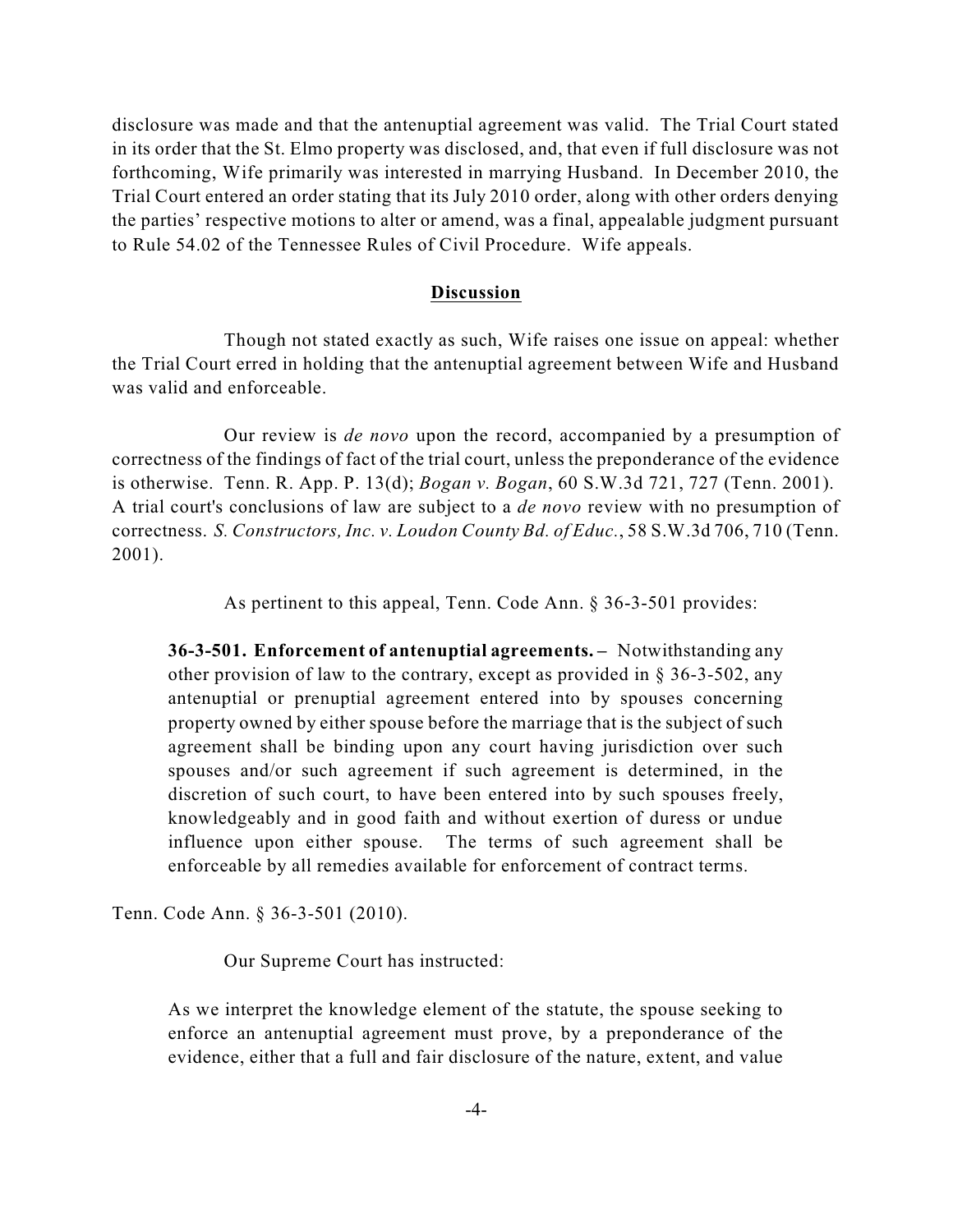of his or her holdings was provided to the spouse seeking to avoid the agreement, or that disclosure was unnecessary because the spouse seeking to avoid the agreement had independent knowledge of the full nature, extent, and value of the proponent spouse's holdings.

\* \* \*

The proponent has the burden of establishing the existence and terms of the agreement, as would be the situation in any other contractual setting.

*Randolph v. Randolph*, 937 S.W.2d 815, 821(Tenn. 1996) (citation omitted).

This Court in addressing the issue of what disclosure satisfies Tenn. Code Ann. § 36-3-501 has stated:

In cases where antenuptial agreements have been enforced, we have made clear that the basic question which must be answered is whether the spouse was misled, where the proponent of the agreement makes a fair disclosure, even if it [is] not 100% exhaustive, and the spouse had the opportunity to ask questions and discover the extent of the other's holdings but failed to do so due to lack of interest, then the agreement has been held valid. *See, e.g., Cantrell v. Estate of Cantrell*, 19 S.W.3d 842 (Tenn. Ct. App. 1999); *Wilson v. Moore*, 929 S.W.2d 367 (Tenn. Ct. App. 1996); *Kahn v. Kahn*, 756 S.W.2d 685 (Tenn. 1988). *Also see, Spurlock v. Brown*, 91 Tenn. 241, 18 S.W. 868 (1892).

*Reece v. Elliott*, 208 S.W.3d 419, 422 (Tenn. Ct. App. 2006). We also have explained:

While some state courts have resolved the issue differently, most courts have not construed the full and fair disclosure requirement to mandate detailed disclosures such as financial statements, appraisals, balance sheets, or the like. Thus, in the absence of fraud or overreaching, the inadvertent failure to disclose an asset or the unintentional undervaluation of an asset will not invalidate a prenuptial agreement as long as the disclosure that was made provides an essentially accurate understanding of the party's financial holdings. The disclosure will be deemed adequate if it imparts an accurate understanding of the nature and extent of a person's property interests.

*Wilson v. Moore*, 929 S.W.2d 367, 371 (Tenn. Ct. App. 1996) (citations omitted) (footnotes omitted).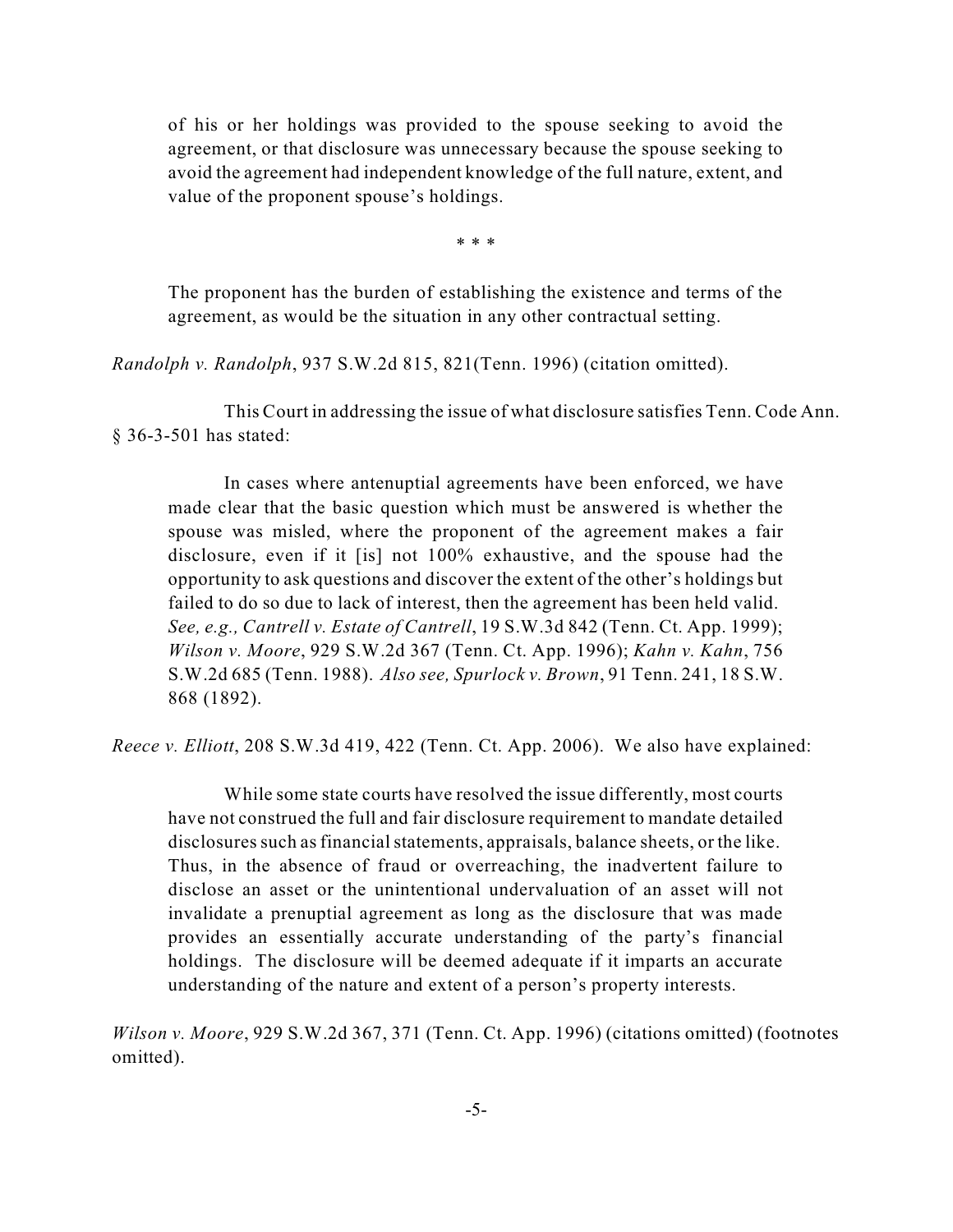The Trial Court stated in its July 2010 order that "the Court does not believe that the Plaintiff has maintained a showing of invalidity by clear and convincing evidence." We believe that this statement reflects the wrong standard in a case such as this one. Rather, Husband, as proponent of the antenuptial agreement, and in accordance with the principles espoused in *Randolph*, had the burden of proving the agreement's validity by a preponderance of the evidence.

Husband failed to carry his burden of proof. We first note that the Trial Court did not make specific findings of credibility. Wife testified thatshe was told by Husband that the antenuptial agreement would be invalid because Husband would leave one of his properties out of the agreement. Dr. Nies testified that Husband gave the same account to him. Husband, on the other hand, denied making these statements about sabotaging the antenuptial agreement. We find that the evidence preponderates in favor of a finding that Wife was misled by Husband into believing that the antenuptial agreement would be purposefully invalidated by Husband.

The preponderance of the evidence in the record shows a lack of good faith by Husband in the preparation and execution of the antenuptial agreement. The evidence demonstrates that Wife simply did not know that she was signing away the possibility of alimony as part of a valid contract. Rather, as supported by Wife's testimony and as corroborated by Dr. Nies, Wife believed she was signing an invalid agreement solely in order to assist Husband's effort to obtain a loan. Husband's bad faith underpins this antenuptial agreement.

Apart from, but related to, the misleading and bad faith manner by which Wife was induced by Husband to sign the antenuptial agreement, we also find that adequate disclosure was not made. As we have stated:

The necessity of full disclosure and good faith rests on various principles. First, an agreement to marry gives rise to a confidential relationship and as such the parties to a given agreement "do not deal at arms' length and must exercise candor and good faith in all matters bearing upon the contract." (footnote omitted) Second, requiring full disclosure or knowledge helps to level the bargaining power when there is a disparity between the parties. Third, unlike other private contracts, "the State has an interest and is a party to every marriage." "In the absence of antenuptial agreements, state laws govern the division of marital property and the awarding of alimony in the event of divorce." Accordingly, it is appropriate that parties entering into such agreements do so with full knowledge of the holdings to which they are waiving any claim under state law.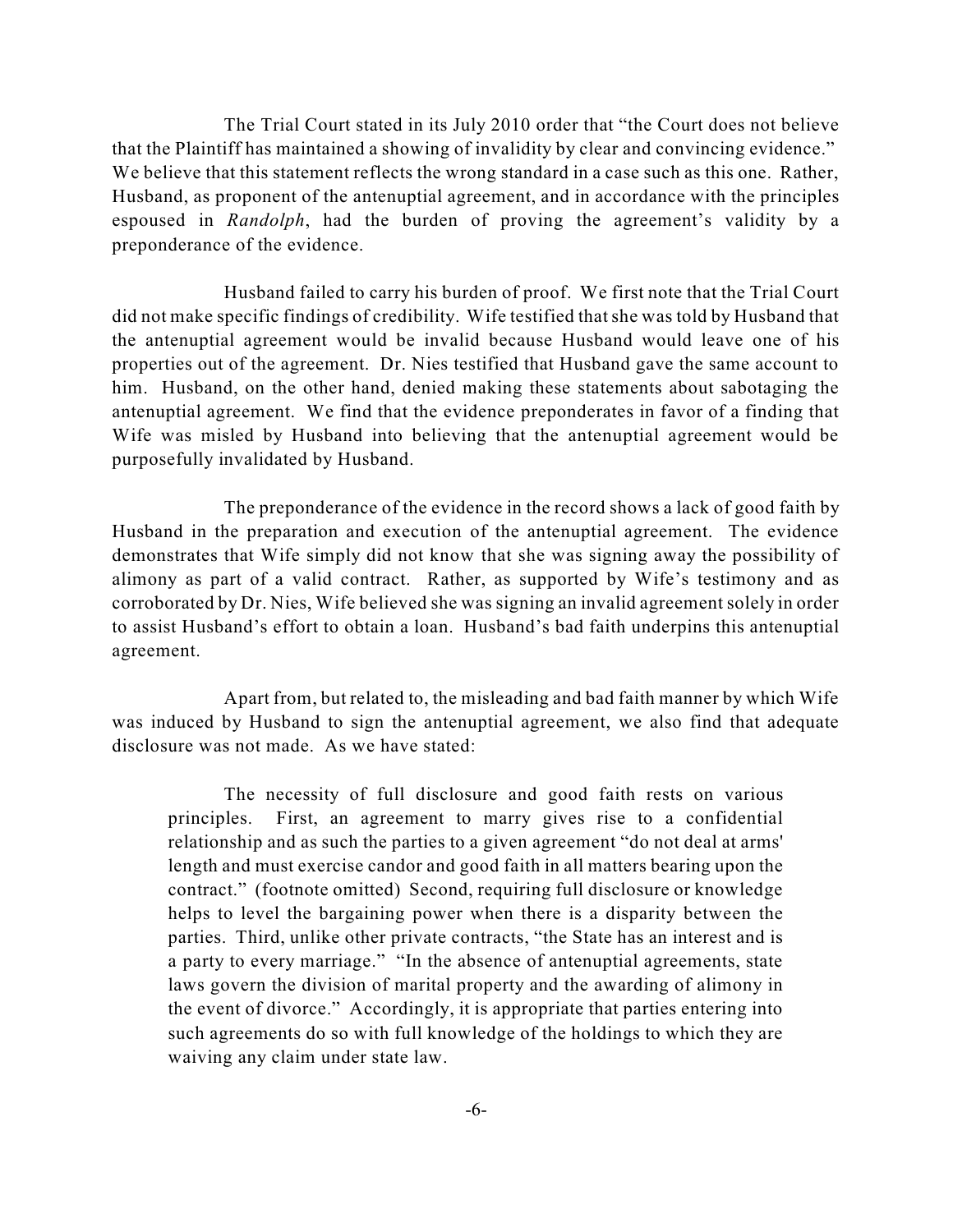Based on the foregoing principles, the spouse seeking to enforce an antenuptial agreement must prove, by a preponderance of the evidence, either that a "full and fair disclosure of the nature, extent, and value of his or her holdings was provided to the spouse seeking to avoid the agreement or that disclosure was unnecessary because the spouse seeking to avoid the agreement had independent knowledge of the full nature, extent, and value of the proponent spouse's holdings." What constitutes "full and fair" disclosure must be determined from the circumstances of each case. Factors to be considered are (1) the relative sophistication of the parties, (2) the apparent fairness or unfairness of the substantive terms of the agreement, and (3) any other circumstance unique to the parties and their specific situation. Full and fair disclosure does not require that each and every asset be revealed with complete exactness, but it does require that each party be given a clear idea of the nature, extent, and value of the other party's property and resources. "Though not required, a fairly simple and effective method of proving disclosure is to attach a net worth schedule of assets, liabilities, and income to the agreement itself."

# *Sattler v. Sattler*, No. M2007-02319-COA-R3-CV, 2008 WL 4613589, at \*4 (Tenn. Ct. App. October 13, 2008) (citations omitted), *Rule 11 appl. perm. appeal denied April 27, 2009*.

Here, Wife clearly was disadvantaged with respect to sophistication. The record reflects that Wife, wishing to go ahead with getting married, was rushed into signing an antenuptial agreement which lacks values for Husband's listed assets. In any event, Wife, lacking independent counsel, was misled by Husband to believe that the agreement would be invalid as an antenuptial agreement. The evidence in this case reflects a fundamentally unfair, hurried, and opaque process by which Wife was misled by Husband to enter into this antenuptial agreement.

Husband argues that Wife was uninterested in financial matters and that values for Husband's assets would have been meaningless to Wife. We disagree. The testimony reflects that Wife was not deeply interested in Husband's finances for the purpose of deciding whether to marry Husband. Wife's relative indifference to Husband's finances for marriage purposes, however, is a distinct concept from indifference to finances for the purposes of disclosure in the context of her willingness to sign an antenuptial agreement. Wife, unsophisticated in legal or financial matters, and, with a limited awareness of Husband's financial status, including the value of his assets, underwent a haphazard, deceptive, and generally inadequate process leading up to the agreement.

Husband, as the proponent of the antenuptial agreement, failed to prove by a preponderance of the evidence that the antenuptial agreement was entered into freely,